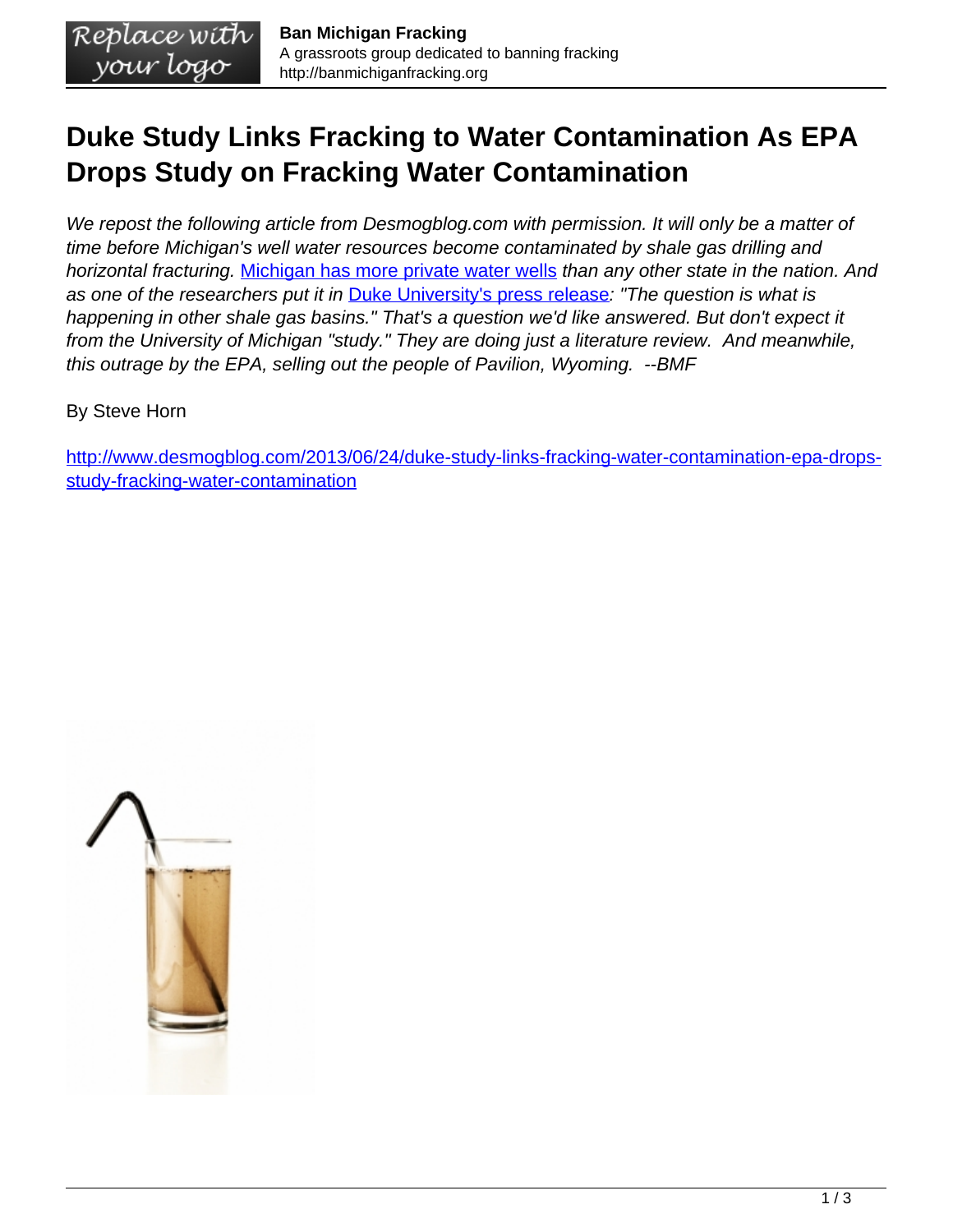Last week, the U.S. Environmental Protection Agency (EPA) kicked the can down the road on a key study designated to examine the connection betwee[nhydraulic fracturing \("fracking"\)](http://www.desmogblog.com/fracking-the-future/) and groundwater contamination in Pavillion, Wyoming.

A study originally scheduled for release in 2014 and featured in [Josh Fox's "Gasland 2,"](http://www.desmogblog.com/2013/05/21/gasland-2-grassroots-premiere-highlights-industry-psyops-fracking-fights) it [will not](http://www.mintpressnews.com/epa-pushes-back-fracking-impact-study-to-2016) [be complete until 2016](http://www.mintpressnews.com/epa-pushes-back-fracking-impact-study-to-2016) in a move that appears to be purely politically calculated by the Obama Administration, akin to the **[EPA's dropped and censored groundwater contamination study in](http://www.desmogblog.com/2013/01/16/breaking-obama-epa-shut-down-weatherford-tx-shale-gas-water-contamination-study)** [Weatherford, TX.](http://www.desmogblog.com/2013/01/16/breaking-obama-epa-shut-down-weatherford-tx-shale-gas-water-contamination-study)

Now, just days later, a damning [study conducted by Duke University researchers published](http://www.pnas.org/content/early/2013/06/19/1221635110.full.pdf+html) in theProceedings of the National Academy of Sciences again links shale gas fracking to groundwater contamination. The Duke researchers did so by testing samples of 141 drinking water samples of Pennsylvania's portion of the Marcellus Shale basin.

This is the Duke professor's *[third](http://www.propublica.org/article/scientific-study-links-flammable-drinking-water-to-fracking) study* linking fracking to groundwater contamination, the source of drinking water for hundreds of thousands of citizens in the Keystone State. The industry is likely to come out with the familiar chorus that the contaminated water is "naturally occuring," but the latest Duke study shows otherwise.

"They found that, on average, methane concentrations were six times higher and ethane concentrations were 23 times higher at homes within a kilometer of a shale gas well," a [Duke](http://www.nicholas.duke.edu/news/higher-levels-of-stray-gases-found-in-water-wells-near-shale-gas-sites) [University press release explains.](http://www.nicholas.duke.edu/news/higher-levels-of-stray-gases-found-in-water-wells-near-shale-gas-sites) "Propane was detected in 10 samples, all of them from homes within a kilometer of drilling."

Robert Jackson, a professor of environmental sciences at Duke's Nicholas School of the Environment and one of the study's co-authors, pointed to the the fact that some of the contaminated water samples exhibited the chemical signature of Marcellus Shale gas.

"The methane, ethane and propane data, and new evidence from hydrocarbon and helium content, all suggest that drilling has affected some homeowners' water," [said Jackson](http://www.nicholas.duke.edu/news/higher-levels-of-stray-gases-found-in-water-wells-near-shale-gas-sites). "In a minority of cases the gas even looks Marcellus-like, probably caused by poor well construction."